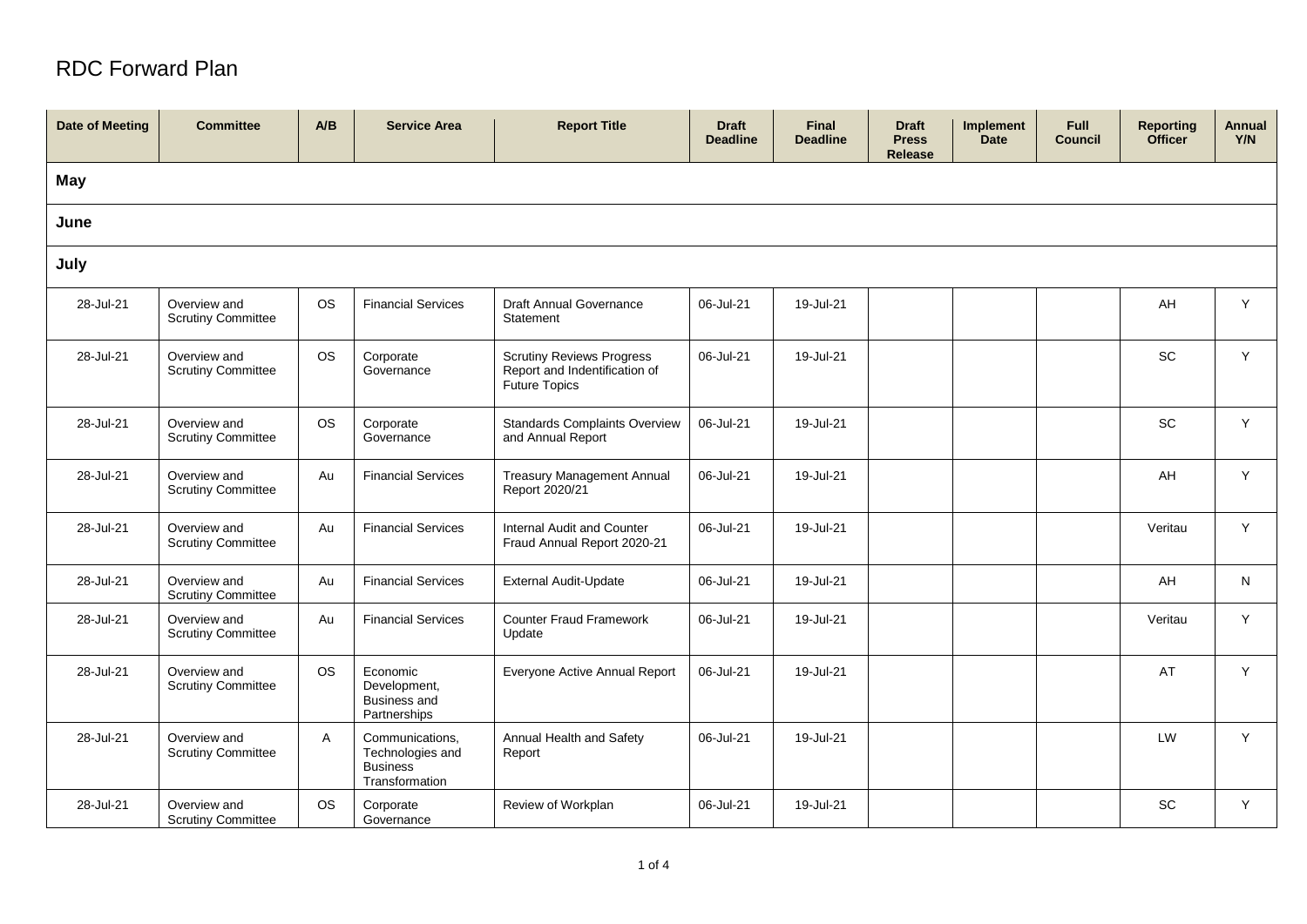| <b>Date of Meeting</b> | <b>Committee</b>                          | A/B       | <b>Service Area</b>                                      | <b>Report Title</b>                                                          | <b>Draft</b><br><b>Deadline</b> | <b>Final</b><br><b>Deadline</b> | <b>Draft</b><br><b>Press</b><br><b>Release</b> | Implement<br><b>Date</b> | <b>Full</b><br><b>Council</b> | <b>Reporting</b><br><b>Officer</b> | Annual<br>Y/N |
|------------------------|-------------------------------------------|-----------|----------------------------------------------------------|------------------------------------------------------------------------------|---------------------------------|---------------------------------|------------------------------------------------|--------------------------|-------------------------------|------------------------------------|---------------|
| <b>August</b>          |                                           |           |                                                          |                                                                              |                                 |                                 |                                                |                          |                               |                                    |               |
| September              |                                           |           |                                                          |                                                                              |                                 |                                 |                                                |                          |                               |                                    |               |
| 30-Sep-21              | Overview and<br><b>Scrutiny Committee</b> | <b>OS</b> | <b>Customer Services</b>                                 | <b>Customer Complaints and</b><br>Compliments Q1 2021/22                     | 08-Sep-21                       | 21-Sep-21                       |                                                |                          |                               | <b>MW</b>                          | Y             |
| 30-Sep-21              | Overview and<br><b>Scrutiny Committee</b> | Au        | <b>Financial Services</b>                                | Risk Management Update                                                       | 08-Sep-21                       | 21-Sep-21                       |                                                |                          |                               | <b>SC</b>                          | Y             |
| 30-Sep-21              | Overview and<br><b>Scrutiny Committee</b> | Au        | <b>Financial Services</b>                                | Internal Audit Work Programme<br>2021/22                                     | 08-Sep-21                       | 21-Sep-21                       |                                                |                          |                               | AH                                 | Y             |
| 30-Sep-21              | Overview and<br><b>Scrutiny Committee</b> | <b>OS</b> | Economic<br>Development,<br>Business and<br>Partnerships | Climate Change and<br>Environmental Projects Update                          | 08-Sep-21                       | 21-Sep-21                       |                                                |                          |                               | AT                                 | N             |
| 30-Sep-21              | Overview and<br><b>Scrutiny Committee</b> | <b>OS</b> | <b>Customer Services</b>                                 | <b>LGO Annual Review Letter</b><br>2020/21                                   | 08-Sep-21                       | 21-Sep-21                       |                                                |                          |                               | <b>MW</b>                          | Y             |
| 30-Sep-21              | Overview and<br><b>Scrutiny Committee</b> | <b>OS</b> | Corporate<br>Governance                                  | <b>Scrutiny Review Progress</b><br>Report                                    | 08-Sep-21                       | 21-Sep-21                       |                                                |                          |                               | SC                                 | Y             |
| 30-Sep-21              | Overview and<br><b>Scrutiny Committee</b> | <b>OS</b> | Corporate<br>Governance                                  | Review of Workplan                                                           | 08-Sep-21                       | 21-Sep-21                       |                                                |                          |                               | SC                                 | Y             |
| October                |                                           |           |                                                          |                                                                              |                                 |                                 |                                                |                          |                               |                                    |               |
| 21-Oct-21              | Overview and<br><b>Scrutiny Committee</b> | <b>OS</b> | Corporate<br>Governance                                  | Timetable of Meetings 2022-<br>2023                                          | 29-Sep-21                       | 12-Oct-21                       |                                                |                          |                               | SC                                 | Y             |
| 21-Oct-21              | Overview and<br><b>Scrutiny Committee</b> | Au        | <b>Financial Services</b>                                | Statement of Accounts 2020/21                                                | 29-Sep-21                       | 12-Oct-21                       |                                                |                          |                               | AH                                 | Y             |
| 21-Oct-21              | Overview and<br><b>Scrutiny Committee</b> | Au        | <b>Financial Services</b>                                | First Internal Audit and Counter<br><b>Fraud Progress Reports</b><br>2021/22 | 29-Sep-21                       | 12-Oct-21                       |                                                |                          |                               | Veritau                            | Y             |
| 21-Oct-21              | Overview and<br><b>Scrutiny Committee</b> | Au        | <b>Financial Services</b>                                | Update of Internal Audit Charter                                             | 29-Sep-21                       | 12-Oct-21                       |                                                |                          |                               | Veritau                            | Y             |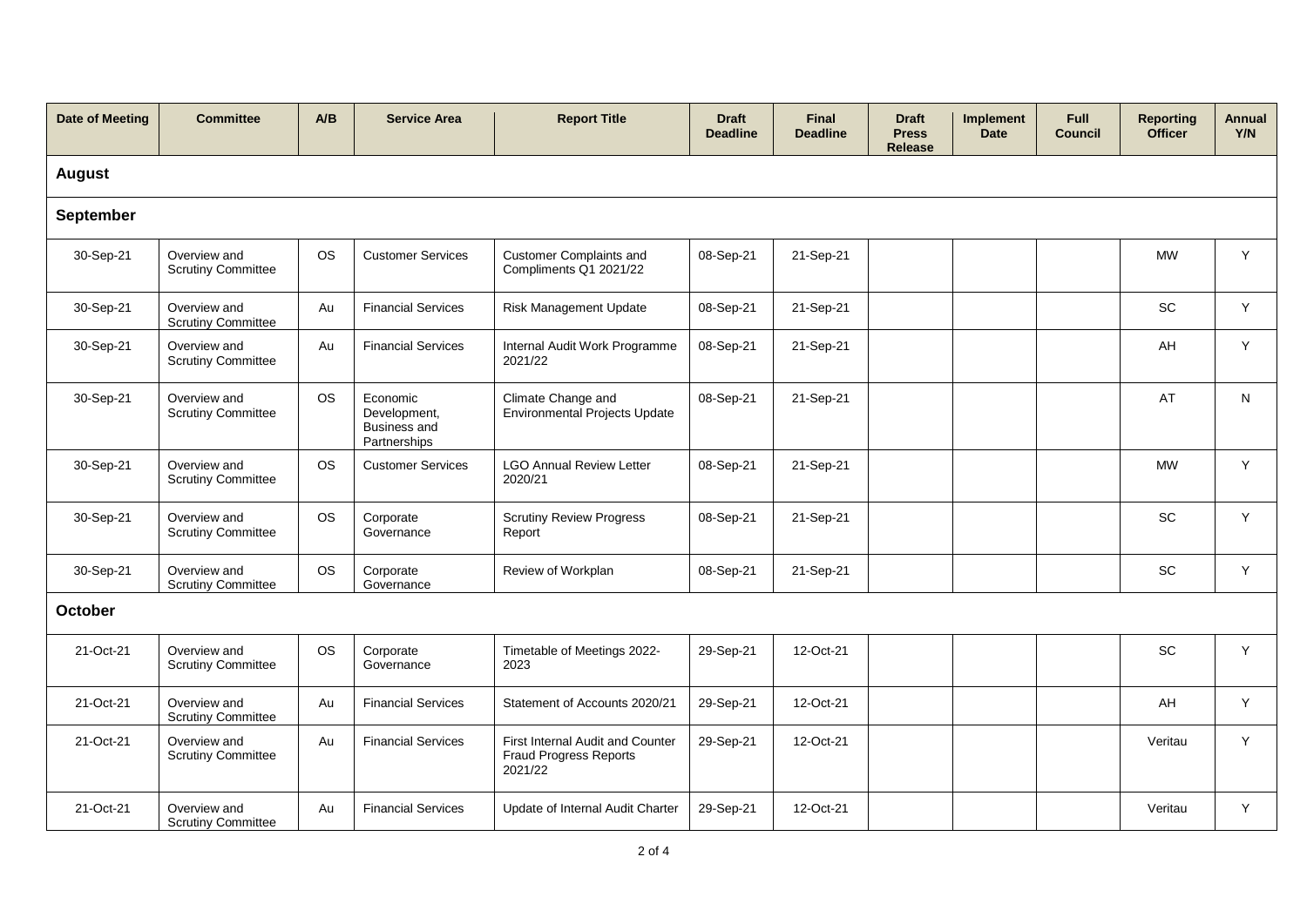| Date of Meeting | <b>Committee</b>                          | A/B       | <b>Service Area</b>       | <b>Report Title</b>                                                           | <b>Draft</b><br><b>Deadline</b> | <b>Final</b><br><b>Deadline</b> | <b>Draft</b><br><b>Press</b><br><b>Release</b> | Implement<br><b>Date</b> | <b>Full</b><br><b>Council</b> | <b>Reporting</b><br><b>Officer</b> | <b>Annual</b><br>Y/N |
|-----------------|-------------------------------------------|-----------|---------------------------|-------------------------------------------------------------------------------|---------------------------------|---------------------------------|------------------------------------------------|--------------------------|-------------------------------|------------------------------------|----------------------|
| 21-Oct-21       | Overview and<br><b>Scrutiny Committee</b> | Au        | <b>Financial Services</b> | External Audit Annual Audit<br>Letter 2020/21                                 | 29-Sep-21                       | 12-Oct-21                       |                                                |                          |                               | AH                                 | Y                    |
| 21-Oct-21       | Overview and<br><b>Scrutiny Committee</b> | Au        | <b>Financial Services</b> | <b>External Audit Annual Fee</b><br>Letter 2021/22                            | 29-Sep-21                       | 12-Oct-21                       |                                                |                          |                               | AH                                 | Y                    |
| 21-Oct-21       | Overview and<br><b>Scrutiny Committee</b> | Au        | <b>Financial Services</b> | Annual Governance Statement                                                   | 29-Sep-21                       | 12-Oct-21                       |                                                |                          |                               | AH                                 | Y                    |
| 21-Oct-21       | Overview and<br><b>Scrutiny Committee</b> | Au        | <b>Financial Services</b> | Treasury Management Mid<br><b>Year Review</b>                                 | 29-Sep-21                       | 12-Oct-21                       |                                                |                          |                               | AH                                 | Y                    |
| <b>November</b> |                                           |           |                           |                                                                               |                                 |                                 |                                                |                          |                               |                                    |                      |
| 18-Nov-21       | Overview and<br><b>Scrutiny Committee</b> | <b>OS</b> | Corporate<br>Governance   | <b>Standards Complaints Overview</b><br>and Annual Report                     | 27-Oct-21                       | 09-Nov-21                       |                                                |                          |                               | <b>SC</b>                          | Y                    |
| 18-Nov-21       | Overview and<br><b>Scrutiny Committee</b> | <b>OS</b> | <b>Customer Services</b>  | <b>Customer Complaints and</b><br>Compliments Q2 2021/22                      | 27-Oct-21                       | 09-Nov-21                       |                                                |                          |                               | <b>MW</b>                          | Y                    |
| <b>December</b> |                                           |           |                           |                                                                               |                                 |                                 |                                                |                          |                               |                                    |                      |
| January         |                                           |           |                           |                                                                               |                                 |                                 |                                                |                          |                               |                                    |                      |
| 20-Jan-22       | Overview and<br><b>Scrutiny Committee</b> | Au        | <b>Financial Services</b> | Second Internal Audit and<br><b>Counter Fraud Progress</b><br>Reports 2021/22 | 29-Dec-21                       | 11-Jan-22                       |                                                |                          |                               | AH                                 | Y                    |
| 20-Jan-22       | Overview and<br><b>Scrutiny Committee</b> | Au        | <b>Financial Services</b> | Internal Audit Plan 2022/23 -<br>Consultation                                 | 29-Dec-21                       | 11-Jan-22                       |                                                |                          |                               | AH                                 | Y                    |
| 20-Jan-22       | Overview and<br><b>Scrutiny Committee</b> | Au        | <b>Financial Services</b> | <b>External Audit Plan</b>                                                    | 29-Dec-21                       | 11-Jan-22                       |                                                |                          |                               | AH                                 | Y                    |
| 20-Jan-22       | Overview and<br><b>Scrutiny Committee</b> | Au        | Corporate<br>Governance   | Update on the use of RIPA                                                     | 29-Dec-21                       | 11-Jan-22                       |                                                |                          |                               | <b>SC</b>                          | Y                    |